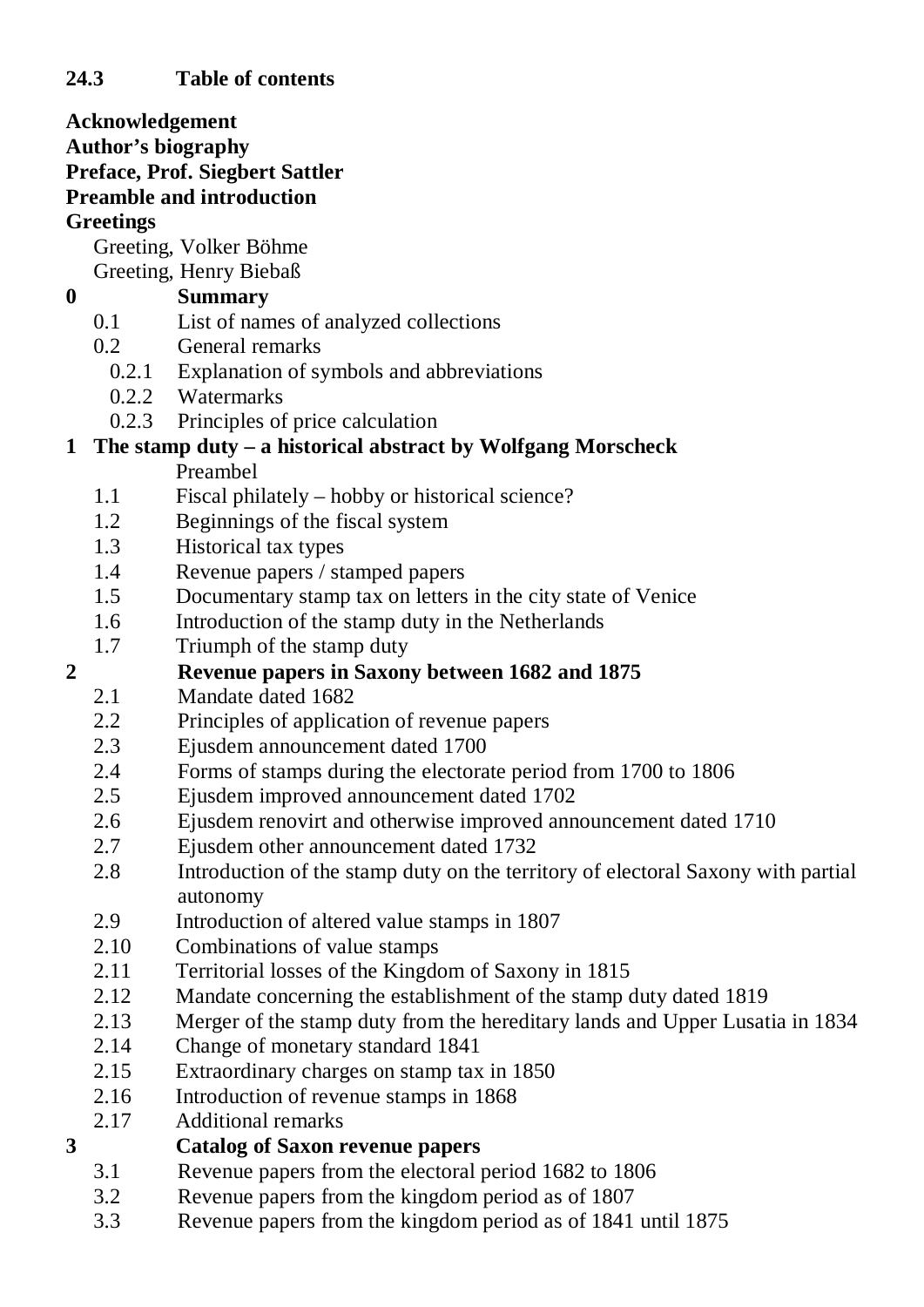**4 Tax on paying cards**

#### **5 Calendar tax**

- **6 State revenue stamps in Saxony between 1868 and 1936**
	- 6.1 First edition of revenue stamps in 1868 (Thaler currency)
	- 6.2 Second edition of revenue stamps in 1875/77 (Mark currency, no watermark)
	- 6.3 Documentary stamp act from 1877 to 1909
	- 6.4 Third edition of revenue stamps as of 1895 (Mark currency, with watermark)
	- 6.5 Types and imperfections of plates of revenue stamps, edition as of 1895 with watermark by Dr. Hans Dieter Lutz
	- 6.6 Stamp Tax Act from 1909 to 1936
		- 6.6.1 Introduction of the Stamp Tax Act in 1909
		- 6.6.2 Introduction of revenue stamps with altered stamp image in 1920
		- 6.6.3 Amendment of Stamp Tax Act in 1921
		- 6.6.4 Revised version of the Stamp Tax Act from 1923
		- 6.6.5 Currency designations in Germany between 1841 and 1925
		- 6.6.6 Stamp tax rate in Gold Mark currency 1923/24
		- 6.6.7 Stamp tax rates in Reichsmark currency 1925
		- 6.6.8 New Stamp Tax Act dated 1930
		- 6.6.9 Additional charge on stamp tax 1931
		- 6.6.10 Introduction of the instruments act of the German Reich in 1936
	- 6.7 Fourth edition of revenue stamps in 1909 (Mark currency)
	- 6.8 Fifth edition of revenue stamps in 1920 (Mark currency)
	- 6.9 Fifth edition of revenue stamps, supplementary values 1921
	- 6.10 Fifth edition of revenue stamps, supplementary values 1922
	- 6.11 Fifth edition of revenue stamps in 1922 (supplementary values presumably not issued/used)
	- 6.12 ixth edition of revenue stamps in 1923  $(1<sup>st</sup> high inflation edition)$
	- 6.13 Seventh and eighth edition of revenue stamps in 1923 ( $2^{nd}$  and  $3^{rd}$  high inflation edition)
	- 6.14 Reused inflation revenue stamps
	- 6.15 Ninth edition of revenue stamps in 1924 (Gold Mark currency)
	- 6.16 Tenth edition of revenue stamps in 1925 (Reichsmark currency)
	- 6.17 Additional charge on stamp tax as of 1/1/1931
	- 6.18 The end of the Saxon revenue stamps on 6/30/1936
	- 6.19 State control and reimbursement of stamp tax
	- 6.20 Revenue stamps in other countries

### **7 Catalog of Saxon revenue stamps**

- 7.1 First edition of revenue stamps in 1868 (Thaler currency)
- 7.2 Second edition of revenue stamps in 1875 (Mark currency, no watermark)
- 7.3 Third edition of revenue stamps as of approx. 1895 (Mark currency, with watermark)
- 7.4 Fourth edition of revenue stamps in 1909 (Mark currency)
- 7.5 Fifth edition of revenue stamps in 1920 (Mark currency)
- 7.6 Sixth edition of revenue stamps in 1923  $(1<sup>st</sup> high inflation edition)$
- 7.7 Seventh edition of revenue stamps in 1923 ( $2<sup>nd</sup>$  high inflation edition)
	- 7.8 Eighth edition of revenue stamps in 1923  $(3<sup>rd</sup>$  high inflation edition)
	- 7.9 Ninth edition of revenue stamps in 1924 (Gold Mark currency)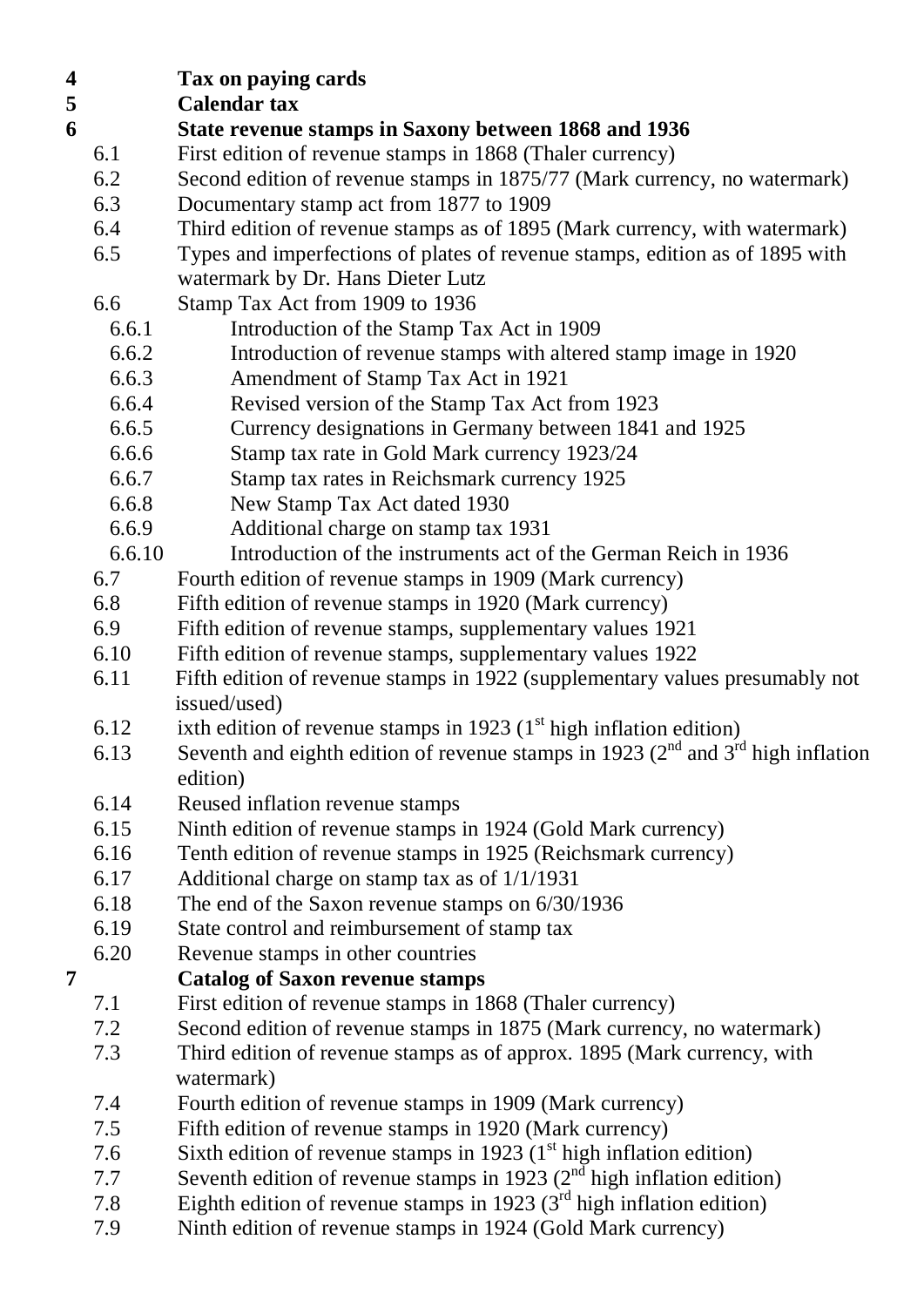|    | 7.10   | Tenth edition of revenue stamps in 1925 (Reichsmark currency)             |
|----|--------|---------------------------------------------------------------------------|
| 8  |        | Tax rate table for regional stamp tax                                     |
|    | 8.1    | Stamp tax rates from 5/1/1682 to 3/31/1819                                |
|    | 8.2    | Stamp tax rates from 4/1/1819 to 12/31/1876                               |
|    | 8.3    | Stamp tax rates on playing cards from 7/17/1700 to 12/31/1878             |
|    | 8.4    | Calendar tax rates from $1/1/1709$ to $6/30/1874$                         |
|    | 8.5    | Stamp tax rates from 1/1/1877 to 12/31/1899                               |
|    | 8.6    | Stamp tax rates from 1/1/1900 to 3/31/1909                                |
|    | 8.7    | Stamp tax rates from 4/1/1909 to 7/14/1923                                |
|    | 8.8    | Stamp tax rates from 7/15/1923 to 8/19/1930                               |
|    | 8.9    | Stamp tax rates from 8/20/1930 to 6/30/1936                               |
| 9  |        | Saxon stamp acts, ordinances and similar from 5/1/1682 to 6/30/1936       |
| 10 |        | Court and Attorney's fee stamps of the Free State of Saxony from 1927 to  |
|    |        | 1936                                                                      |
|    | 10.1   | Edition 1927                                                              |
|    | 10.1.1 | Fee stamps                                                                |
|    | 10.1.2 | Attorney's fee stamps                                                     |
|    | 10.2   | Edition 1929                                                              |
|    | 10.3   | Use of court and attorney's fee stamps                                    |
| 11 |        | Saxon court, attorney, and notary fee acts and ordinances from 12/21/1924 |
|    |        | to 3/31/1936                                                              |
| 12 |        | Court fee stamps of the Federal Land of Saxony from 1947 to 1952          |
|    | 12.1   | Court fee stamps in Reichsmark currency                                   |
|    | 12.2   | Court fee stamps in DM currency                                           |
| 13 |        | Catalog of Saxon court and attorney's fee stamps                          |
|    | 13.1   | Edition 1927                                                              |
|    | 13.2   | Edition 1929                                                              |
|    | 13.3   | Edition 1947                                                              |
|    | 13.4   | Edition past 7/25/1948                                                    |
| 14 |        | <b>Fee stamps of Saxon communities</b>                                    |
| 15 |        | <b>General stamps of the Saxon communities</b>                            |
|    | 15.1   | Stamp series as of 1932                                                   |
|    | 15.2   | Stamp series as of 1936                                                   |
|    | 15.3   | Stamps of German communities as of 1940                                   |
|    | 15.4   | Fee stamp series of Saxon communities past 1945                           |
|    | 15.5   | Stamp series of the Trade Association of Saxon communities                |
| 16 |        | <b>Catalog of general stamps of Saxon communities</b>                     |
|    | 16.1   | Edition 1932                                                              |
|    | 16.2   | Edition 1936                                                              |
|    | 16.3   | Edition as of 1947                                                        |
|    | 16.4   | Edition of the Trade Association of Saxon communities as of 1946          |
| 17 |        | List of Saxon communities which used fee stamps                           |
| 18 |        | Schedule of fees for administrative costs acts and ordinances from        |
|    |        | 12/28/1923 to 12/31/1955                                                  |
| 19 |        | Saxon administrative costs acts and ordinances from 12/28/1923 to         |
|    |        | 12/31/1955                                                                |